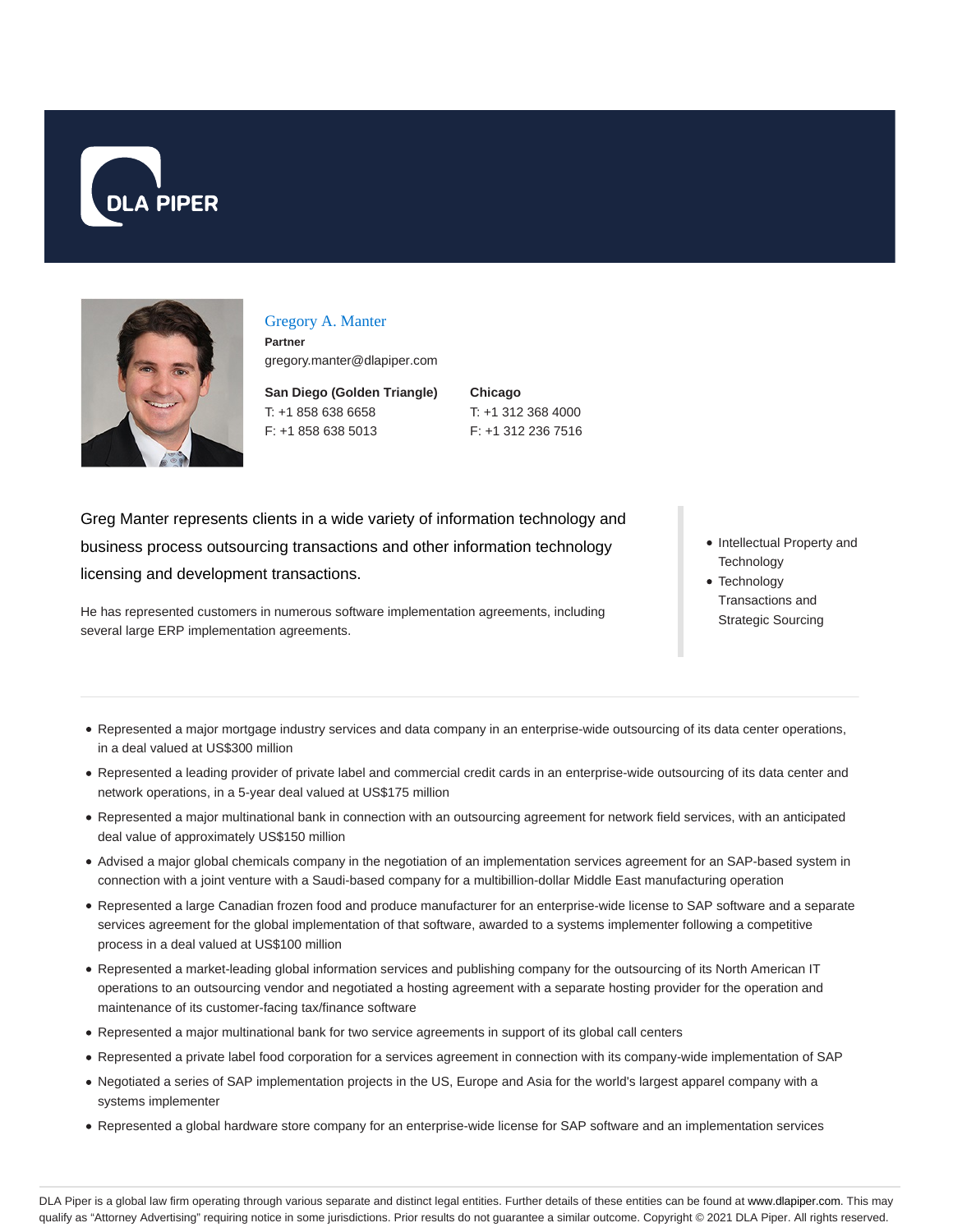agreement with a systems implementer

- Negotiated a long-term outsourcing services agreement for a consumer products company in connection with its global finance and accounting operations
- Represented a natural gas company in connection with an outsourcing agreement for finance and accounting services from an outsourcing vendor

## **CREDENTIALS**

## **Admissions**

- California
- Illinois
- New York

### **Recognitions**

Greg has been named to the National Law Journal's "40 Under 40 Chicago Rising Stars" list. One client told National Law Journal, "Greg is an outstanding attorney…he led a lean and very efficient team."

- The Legal 500 United States 2018-2021 - Recommended, Outsourcing 2020 - Recommended, Technology: Transactions 2014-17 - Recommended, Technology: Outsourcing
- Chambers USA
- 2021 Band 3, California Technology: Transactions

Chambers comments, "Gregory Manter focuses his technology sector transactional practice on IT development and licensing, workouts and both ITO and BPO arrangements, including those which span multiple jurisdictions. He is well versed in advising clients on ERP and other software implementation agreements."

## **Education**

- J.D., Duke University
- LL.M., Duke University
- B.A., University of Virginia with distinction

#### **INSIGHTS**

## **Publications**

**Outsourcing: A Practical Guide, Second Edition**

#### 16 February 2021

We are proud to launch our latest publication, Outsourcing: A Practical Guide, Second Edition. This book is a fully updated edition of the key text on outsourcing, written by our market-leading Global Technology and Sourcing team.

''Outsourcing: A Practical Guide'', Globe Law and Business, September 2015

DLA Piper is a global law firm operating through various separate and distinct legal entities. Further details of these entities can be found at www.dlapiper.com. This may qualify as "Attorney Advertising" requiring notice in some jurisdictions. Prior results do not guarantee a similar outcome. Copyright © 2021 DLA Piper. All rights reserved.